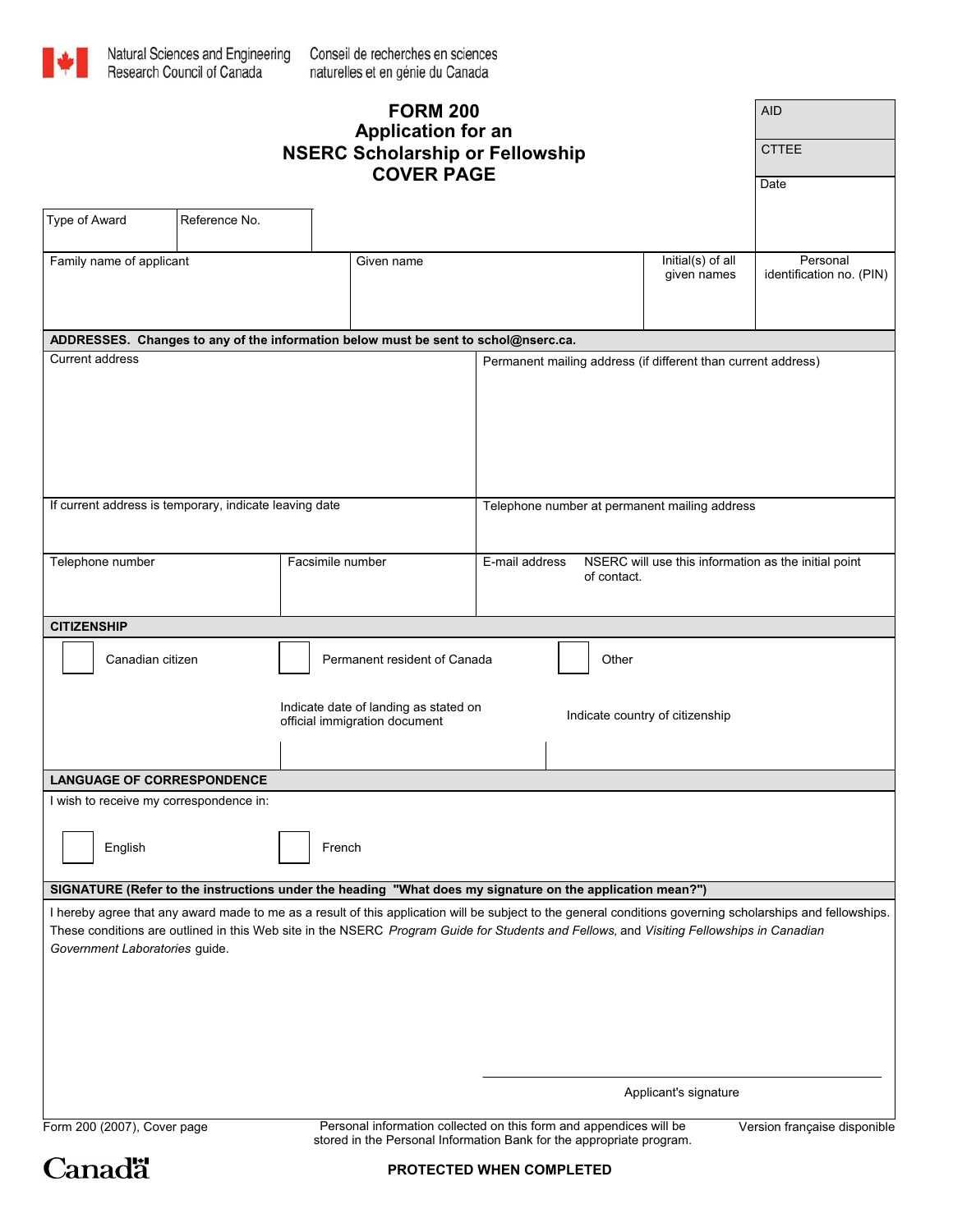

|                          | <b>AID</b> |                    |                                                                            |                                  |                                      |
|--------------------------|------------|--------------------|----------------------------------------------------------------------------|----------------------------------|--------------------------------------|
|                          |            |                    | <b>FORM 200</b><br><b>Application for an</b>                               |                                  | CTTEE                                |
| Type of Award            |            |                    | <b>NSERC Scholarship or Fellowship</b>                                     | Date                             |                                      |
|                          |            |                    |                                                                            |                                  |                                      |
| Family name of applicant |            |                    | Given name                                                                 | Initial(s) of all<br>given names | Personal<br>identification no. (PIN) |
|                          |            |                    | <b>ACADEMIC BACKGROUND (include only current and past degree programs)</b> |                                  |                                      |
| Degree                   |            | Name of discipline | Department, institution and country                                        | Month and year<br>started        | Month and year<br>awarded/expected   |
|                          |            |                    |                                                                            |                                  |                                      |
|                          |            |                    |                                                                            |                                  |                                      |
|                          |            |                    |                                                                            |                                  |                                      |
|                          |            |                    |                                                                            |                                  |                                      |
|                          |            |                    |                                                                            |                                  |                                      |
|                          |            |                    |                                                                            |                                  |                                      |
|                          |            |                    |                                                                            |                                  |                                      |
|                          |            |                    |                                                                            |                                  |                                      |
|                          |            |                    |                                                                            |                                  |                                      |
|                          |            |                    |                                                                            |                                  |                                      |
|                          |            |                    |                                                                            |                                  |                                      |
|                          |            |                    |                                                                            |                                  |                                      |
|                          |            |                    |                                                                            |                                  |                                      |
|                          |            |                    |                                                                            |                                  |                                      |
|                          |            |                    |                                                                            |                                  |                                      |
|                          |            |                    |                                                                            |                                  |                                      |
|                          |            |                    |                                                                            |                                  |                                      |
|                          |            |                    |                                                                            |                                  |                                      |
|                          |            |                    |                                                                            |                                  |                                      |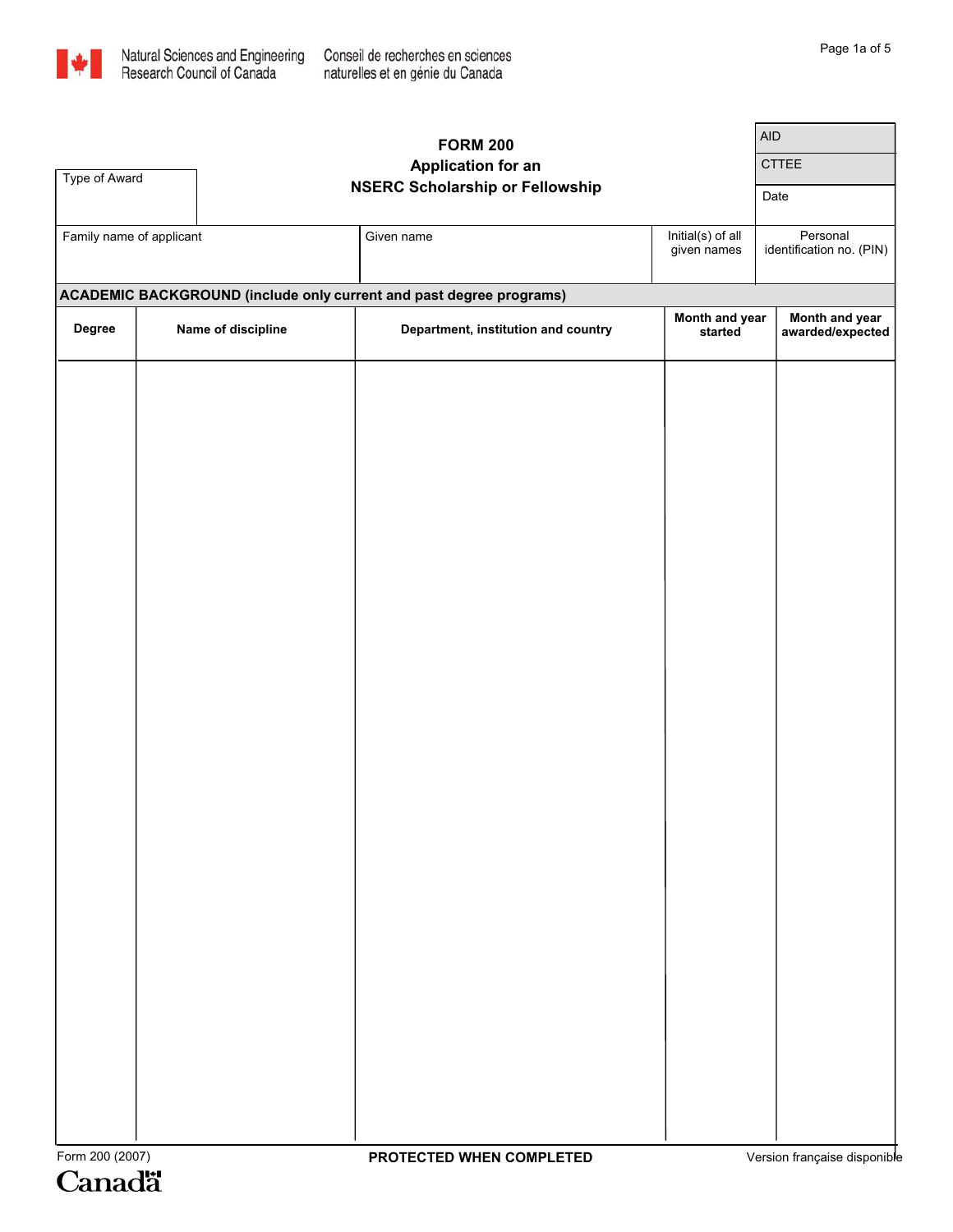

┑

|                                                                                | <b>AID</b> |                                        |                                  |                                      |
|--------------------------------------------------------------------------------|------------|----------------------------------------|----------------------------------|--------------------------------------|
|                                                                                |            | <b>FORM 200</b>                        | <b>CTTEE</b>                     |                                      |
| Type of Award                                                                  |            | <b>Application for an</b>              |                                  |                                      |
|                                                                                |            | <b>NSERC Scholarship or Fellowship</b> | Date                             |                                      |
| Family name of applicant                                                       |            | Given name                             | Initial(s) of all<br>given names | Personal<br>identification no. (PIN) |
| ACADEMIC, RESEARCH AND OTHER RELEVANT WORK EXPERIENCE                          |            |                                        |                                  |                                      |
| Position held and nature of work<br>(begin with current) Full Time - Part Time |            | <b>Organization and department</b>     | Supervisor                       | Period<br>(mm/yyyy-mm/yyyy)          |
|                                                                                |            |                                        |                                  |                                      |
|                                                                                |            |                                        |                                  |                                      |
|                                                                                |            |                                        |                                  |                                      |
|                                                                                |            |                                        |                                  |                                      |
|                                                                                |            |                                        |                                  |                                      |
|                                                                                |            |                                        |                                  |                                      |
|                                                                                |            |                                        |                                  |                                      |
|                                                                                |            |                                        |                                  |                                      |
|                                                                                |            |                                        |                                  |                                      |
|                                                                                |            |                                        |                                  |                                      |
|                                                                                |            |                                        |                                  |                                      |
|                                                                                |            |                                        |                                  |                                      |
|                                                                                |            |                                        |                                  |                                      |
|                                                                                |            |                                        |                                  |                                      |
|                                                                                |            |                                        |                                  |                                      |
|                                                                                |            |                                        |                                  |                                      |
|                                                                                |            |                                        |                                  |                                      |
|                                                                                |            |                                        |                                  |                                      |
|                                                                                |            |                                        |                                  |                                      |
|                                                                                |            |                                        |                                  |                                      |
|                                                                                |            |                                        |                                  |                                      |
|                                                                                |            |                                        |                                  |                                      |
|                                                                                |            |                                        |                                  |                                      |
|                                                                                |            |                                        |                                  |                                      |
|                                                                                |            |                                        |                                  |                                      |
|                                                                                |            |                                        |                                  |                                      |
|                                                                                |            |                                        |                                  |                                      |
|                                                                                |            |                                        |                                  |                                      |
|                                                                                |            |                                        |                                  |                                      |
| Form 200 (2007)                                                                |            | PROTECTED WHEN COMPLETED               |                                  | Version française disponible         |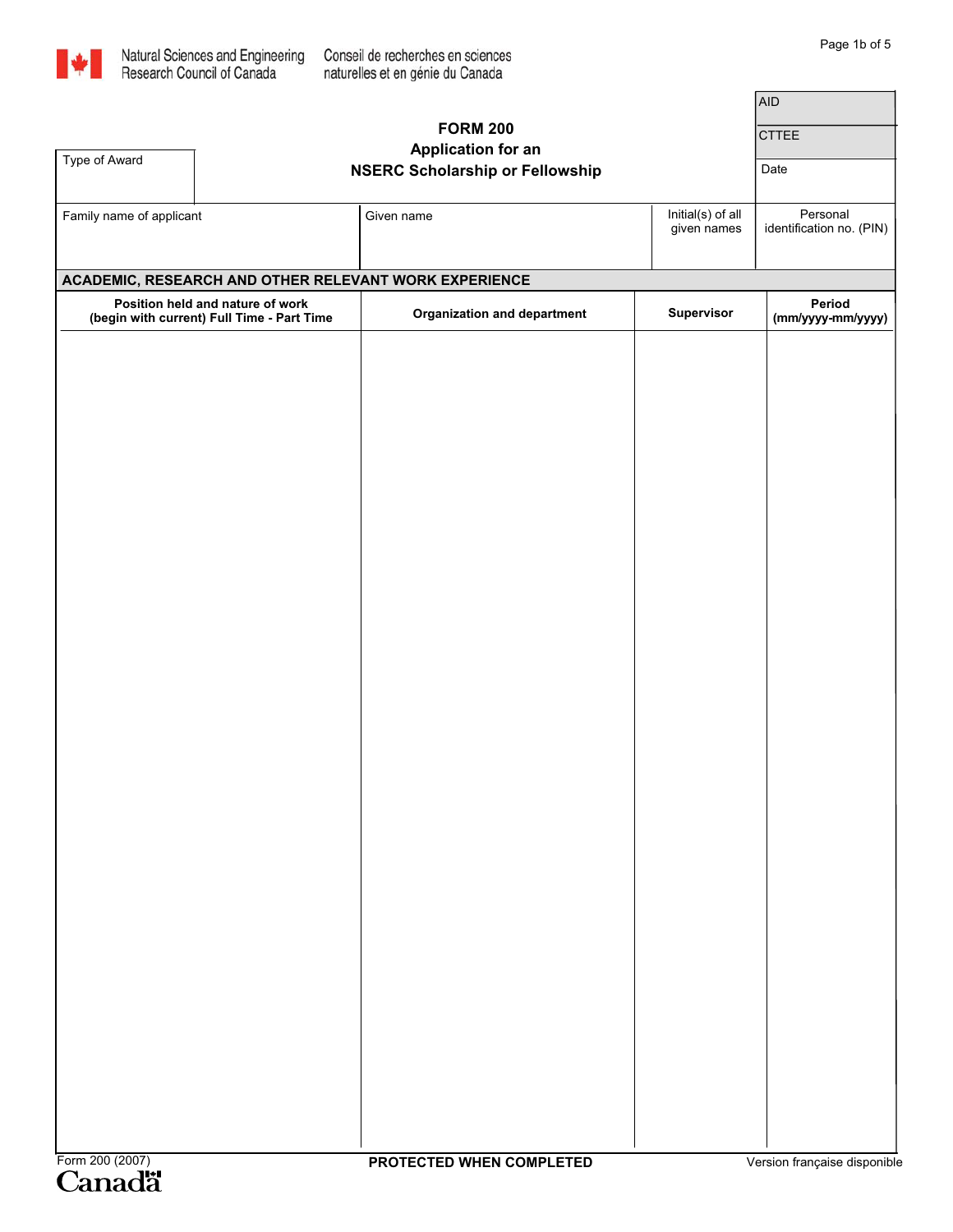|                                                                                                                                                                                                        |                                  | Personal identification no. (PIN)  | Family name, given name and initial(s) of applicant |                                 |
|--------------------------------------------------------------------------------------------------------------------------------------------------------------------------------------------------------|----------------------------------|------------------------------------|-----------------------------------------------------|---------------------------------|
| <b>AWARD APPLIED FOR</b>                                                                                                                                                                               |                                  |                                    |                                                     |                                 |
| Type of award                                                                                                                                                                                          |                                  |                                    |                                                     | Proposed starting date of award |
| Proposed degree program<br>(e.g. Bachelors, Masters, Doctorate)                                                                                                                                        | Primary research<br>subject code | Secondary research<br>subject code |                                                     |                                 |
| Title of proposed research (not required for VF applicants)                                                                                                                                            |                                  |                                    |                                                     |                                 |
|                                                                                                                                                                                                        |                                  |                                    |                                                     |                                 |
| List ten (10) key words that describe your proposed research. Use commas to separate them. (Not required for VF applicants.)                                                                           |                                  |                                    |                                                     |                                 |
| PROPOSED LOCATION(S) OF TENURE (in order of preference)                                                                                                                                                |                                  |                                    |                                                     |                                 |
| Institution/organization                                                                                                                                                                               |                                  | <b>Department</b>                  | <b>Proposed supervisor</b>                          |                                 |
| SECTION TO BE COMPLETED BY PGS, IPS AND MITACS APPLICANTS ONLY                                                                                                                                         |                                  |                                    |                                                     |                                 |
| Indicate the total number of months of graduate studies (master's and doctoral) you have completed as of December 31 of the year of application                                                        |                                  |                                    |                                                     |                                 |
| in the natural sciences and engineering.<br>months of full-time studies                                                                                                                                |                                  |                                    | months of part-time studies                         |                                 |
| Indicate the number of months of studies you have completed, as of December 31 of the year of application, in the program for which you are<br>requesting funding.                                     |                                  |                                    |                                                     |                                 |
| months of full-time studies                                                                                                                                                                            |                                  |                                    | months of part-time studies                         |                                 |
| Indicate if you are attending university at the time of application.                                                                                                                                   |                                  |                                    |                                                     |                                 |
| Attending full time                                                                                                                                                                                    |                                  | Attending part time                | Not attending                                       |                                 |
| SECTION TO BE COMPLETED BY PGS APPLICANTS ONLY                                                                                                                                                         |                                  |                                    |                                                     |                                 |
| If you are offered an award, do you plan to take it up at a foreign university?                                                                                                                        | Yes                              | No                                 |                                                     |                                 |
| If you answered yes to the previous question, do you still want to be considered for a Canada Graduate Scholarship and an André Hamer<br>Postgraduate Prize, both of which are tenable only in Canada? |                                  |                                    |                                                     |                                 |
|                                                                                                                                                                                                        | Yes                              | No                                 |                                                     |                                 |
| Form 200 (2007)                                                                                                                                                                                        |                                  | PROTECTED WHEN COMPLETED           |                                                     | Version française disponible    |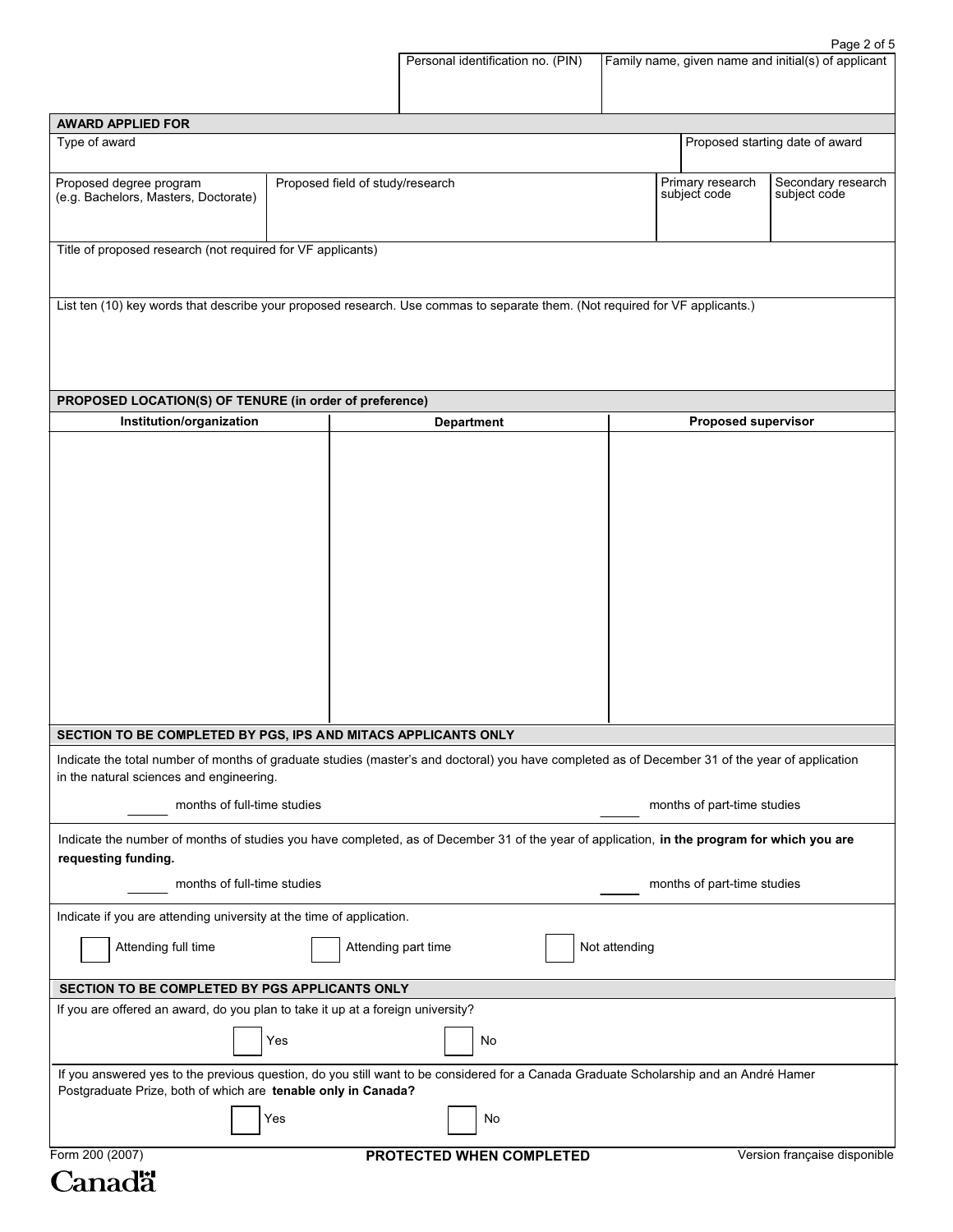

## **FORM 200 Scholarships and Other Awards Offered**

| Type of Award                                                                           | Personal Identification no. (PIN) |                                                     | Family name, given name and initial(s) of applicant  |  |                           |                                    |  |
|-----------------------------------------------------------------------------------------|-----------------------------------|-----------------------------------------------------|------------------------------------------------------|--|---------------------------|------------------------------------|--|
| SCHOLARSHIPS AND OTHER AWARDS OFFERED (start with most recent and include NSERC awards) |                                   |                                                     |                                                      |  |                           |                                    |  |
| <b>Name of Award</b>                                                                    | <b>Value</b><br>(CDN\$)           | Level<br>Institutional,<br>Provincial,<br>National, | <b>Type</b><br>Academic,<br>Research,<br>Leadership, |  | <b>Location of tenure</b> | Period held<br>(yyyy/mm - yyyy/mm) |  |
|                                                                                         |                                   | International                                       | Communication                                        |  |                           |                                    |  |
| Form 200 (2007)                                                                         |                                   |                                                     | PROTECTED WHEN COMPLETED                             |  |                           | Version française disponible       |  |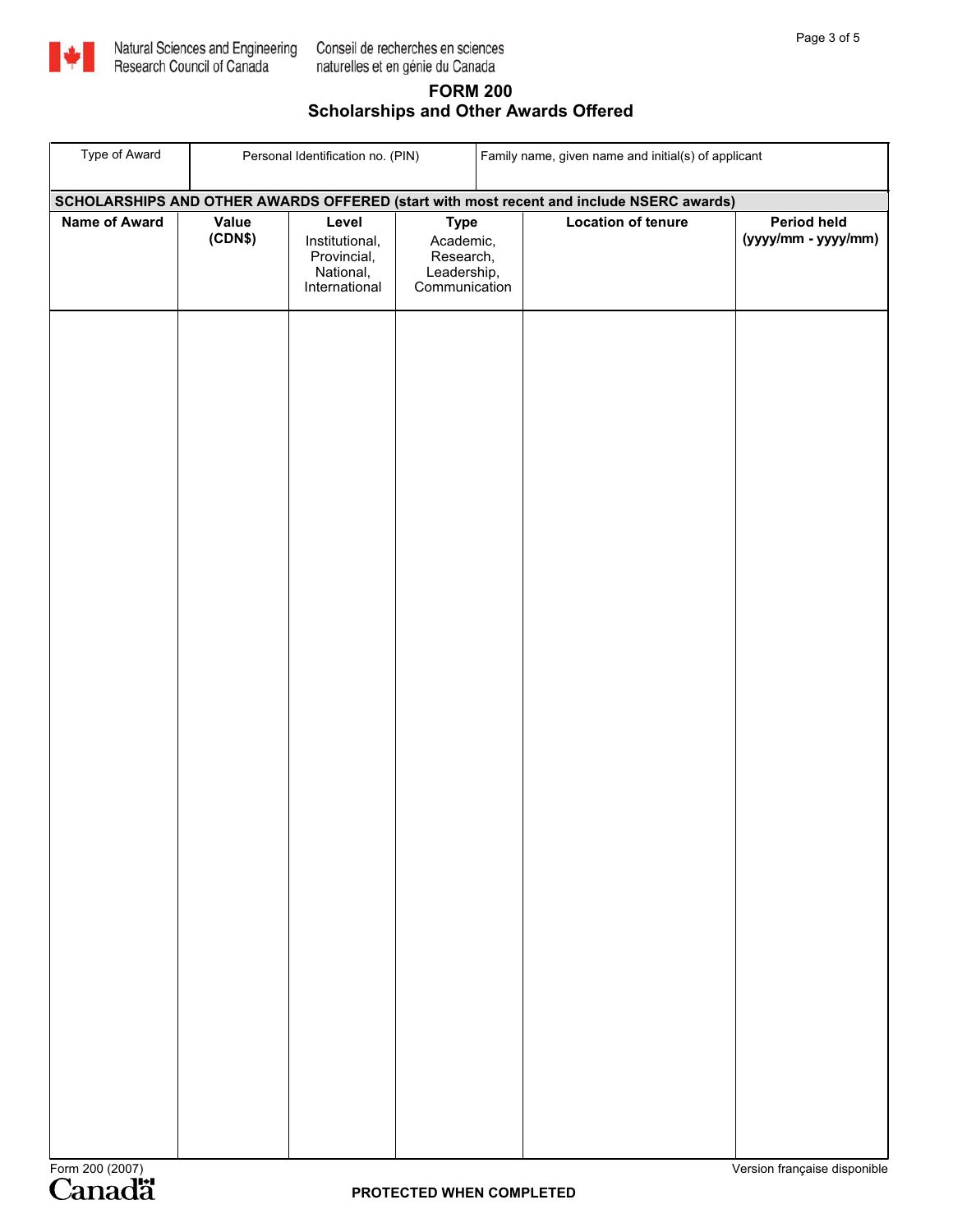| Type of Award                                            | Personal identification no.(PIN) | Family name, given name and initial(s) of applicant |
|----------------------------------------------------------|----------------------------------|-----------------------------------------------------|
| THESES COMPLETED OR IN PROGRESS                          |                                  |                                                     |
| 1. Degree                                                | Supervisor                       | Date degree requirements completed                  |
|                                                          |                                  |                                                     |
| Title of thesis                                          |                                  |                                                     |
|                                                          |                                  |                                                     |
| 2. Degree                                                | Supervisor                       | Date degree requirements completed                  |
|                                                          |                                  |                                                     |
| Title of thesis                                          |                                  |                                                     |
|                                                          |                                  |                                                     |
| SUMMARY OF THESIS MOST RECENTLY COMPLETED OR IN PROGRESS |                                  |                                                     |
| Use plain language. Do not reproduce abstract of thesis. |                                  |                                                     |
|                                                          |                                  |                                                     |
|                                                          |                                  |                                                     |
|                                                          |                                  |                                                     |
|                                                          |                                  |                                                     |
|                                                          |                                  |                                                     |
|                                                          |                                  |                                                     |
|                                                          |                                  |                                                     |
|                                                          |                                  |                                                     |
|                                                          |                                  |                                                     |
|                                                          |                                  |                                                     |
|                                                          |                                  |                                                     |
|                                                          |                                  |                                                     |
|                                                          |                                  |                                                     |
|                                                          |                                  |                                                     |
|                                                          |                                  |                                                     |
|                                                          |                                  |                                                     |
|                                                          |                                  |                                                     |
|                                                          |                                  |                                                     |
|                                                          |                                  |                                                     |
|                                                          |                                  |                                                     |
|                                                          |                                  |                                                     |
|                                                          |                                  |                                                     |
|                                                          |                                  |                                                     |
|                                                          |                                  |                                                     |
|                                                          |                                  |                                                     |
|                                                          |                                  |                                                     |
|                                                          |                                  |                                                     |
|                                                          |                                  |                                                     |
|                                                          |                                  |                                                     |
|                                                          |                                  |                                                     |
|                                                          | PROTECTED WHEN COMPLETED         | Version française disponible                        |
| Form 200 (2007)<br><b>Canadä</b>                         |                                  |                                                     |

Page 4 of 5